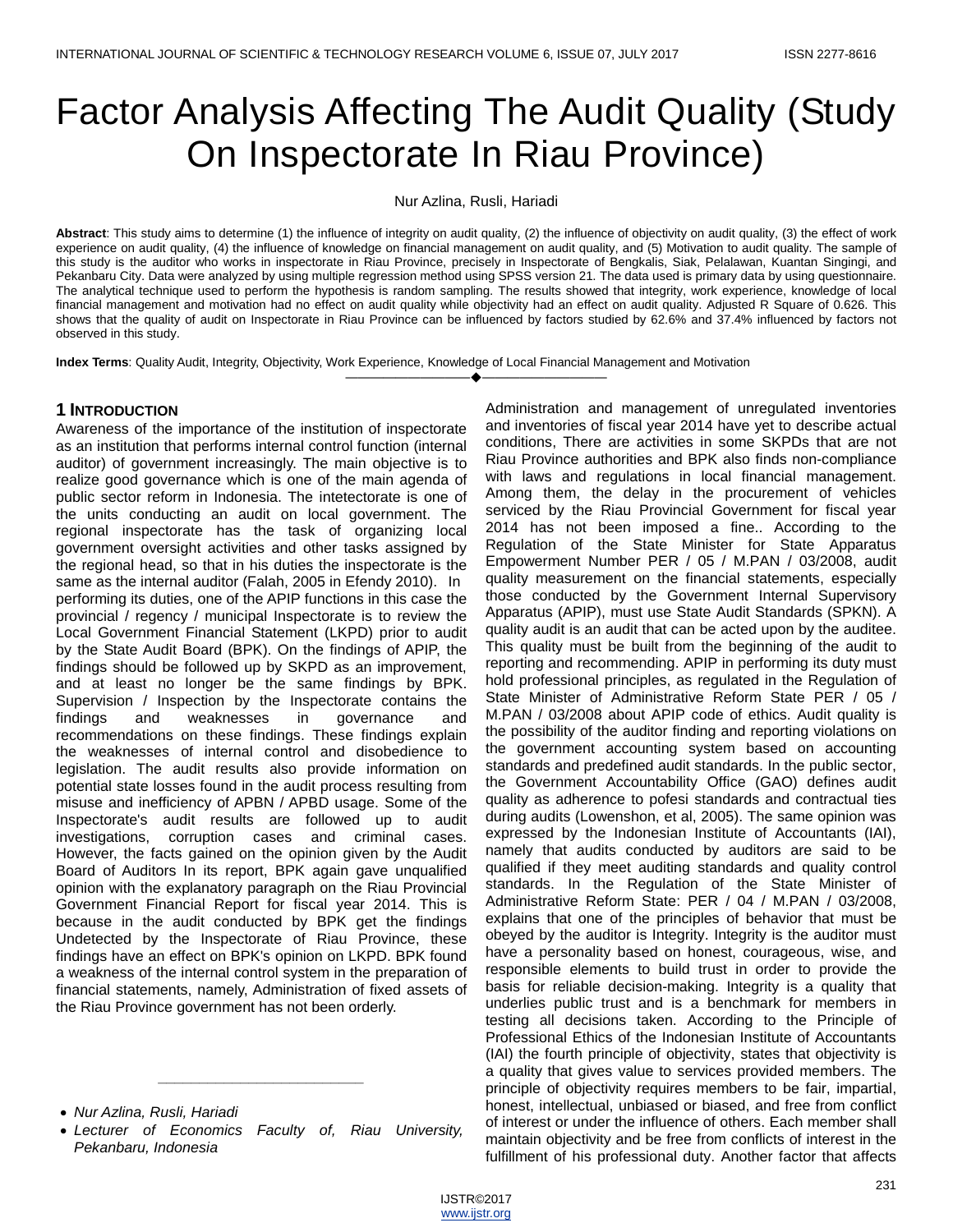the quality of audit results is work experience. Experience is a learning process and the addition of potential development behavior of both formal and non formal education or can also be interpreted as a process that brings a person to a pattern of higher behavior. In accordance with the general standards in the Standards of Professional Public Accountants that the auditor is required to have sufficient work experience in the profession he is engaged in, and is required to meet the technical qualifications and experience in the field of industry that his clients are involved. The auditor's experience will continue to increase as more audits are conducted and the complexity of the audited financial transactions of the company will add and expand its knowledge in accounting and auditing. The auditor in the inspectorate is an auditor who comes from the government who is the State Civil Apparatus (ASN). Auditors receive rewards according to their respective categories, they may feel that reward fees are not in accordance with the work they do, so the motivation of inspectorate employees is reduced. Whereas with the motivation of the auditor will be more responsible for the task so that the auditor performance will increase. Based on the phenomenon, researchers are interested to examine what factors may affect audit quality. This is expected to be used as a benchmark for improving audit quality in kabupatan / city in Riau province in particular, and for other provinces in Indonesia in general. Based on the background of the above problems, the research questions for this research are: (1) Does integrity affect the results of the audit quality of the inspectorate apparatus in the supervision of regional finance ?, (2) Does Objectivity affect the results of the audit quality of the inspectorate apparatus in the supervision of regional finances? , (3) Does the Work Experience affect the results of the audit quality of the inspectorate apparatus in the supervision of regional finances ?, (4) Does the Knowledge of Financial Management affect the results of the audit quality of the inspectorate apparatus in the supervision of regional finances? The result of the audit quality of the inspectorate apparatus in the supervision of regional finances ?. Based on the research questions above, this study has the following objectives: (1) To test the effect of integrity on the results of the audit quality of the inspectorate apparatus in the supervision of regional finance, (2) To test the effect of Objectivity on the results of the audit quality of the inspectorate apparatus in the supervision of regional finances. (3) To examine the effect of Work Experience on the results of the audit quality of the inspectorate apparatus in the supervision of regional finances. (4) To examine the effect of Knowledge on Financial Management on the results of the audit quality of the inspectorate apparatus in the supervision of regional finances, (5) To examine the effect of Motivation on the results of the audit quality of the inspectorate apparatus in the supervision of regional finances.

## **2 LITERATURE REVIEW**

## **2.1 Audit Quality**

In the public sector, the Government Accountability Office (GAO) defines audit quality as adherence to professional standards and contractual ties during auditing (Lowenshon et al, 2005). The audit standard is the guidance and measure of the quality of the aditor's performance (Messier et al, 2005). According to the Regulation of the State Minister for State Apparatus Empowerment number PER / 05 / M.PAN / 03/2008, the audit quality measurement on the financial statements, especially those done by APIP, must use State Audit Standards (SPKN). "The amount of benefits derived from the examination work does not lie in the findings of the reported inspection or the recommendations made, but lies in the effectiveness of the settlement pursued by the entity being examined. The management of the audited entity is responsible for following up on recommendations and creating and maintaining an information process and system to monitor the status of follow-up on the recommendations of the examiner. If management does not have such a method, the inspector shall recommend that management monitor the follow-up status of the reviewers' recommendations. Continual attention to the material inspection findings and recommendations may assist the examiner to ensure the realization of the benefits of the investigation "(para. 17). So it can be concluded that a quality audit is an audit that can be acted upon by the auditee. This quality must be built from the beginning of the audit to reporting and recommending. Thus, the indicators used to measure audit quality include the quality of the process, whether the audit is done carefully, according to the procedure, while continuing to maintain skepticism.

#### **2.2 Integrity**

In the Regulation of the State Minister of Administrative Reform State: PER / 04 / M.PAN / 03/2008, explains that one of the principles of behavior that must be obeyed by the auditor is Integrity. Integrity is the auditor must have a personality based on honest, courageous, wise, and responsible elements to build trust in order to provide the basis for reliable decision-making. Integrity (Integrity) is to act consistently in accordance with organizational values and policies and professional codes of ethics, even under difficult circumstances to do this. In other words, "the only word with deed". Communicate intents, ideas and feelings openly, honestly and directly even in difficult negotiations with others.

#### **2.3 Objectivity**

According to the Regulation of the Audit Board of the Republic of Indonesia Number 01 Year 2007 regarding State Auditing Standards, being objective is an impartial, intellectually honest, and free from conflict of interest. Objectivity is required by an auditor to be able to act fairly without being influenced by pressure or request from a particular party with an interest in the audit result (Sukriah et al., 2009: 3). According to John (2009) Objectivity can be interpreted as neutral in all implementation activities. Objectivity is done only by looking at the object to be assessed / tested without looking at other factors. Objectivity can be developed within the examiner if the examiner has no relationship with one of the parties concerned and or not under pressure from various parties.

#### **2.4 Work Experience**

In accordance with the general standards in the Professional Standards of Certified Public Accountants that the auditor is required to have sufficient work experience in the profession he is engaged in, and is required to meet the technical qualifications and experience in the field of industry that his clients are engaged. The auditor's experience will continue to increase as more audits are conducted and the complexity of the audited financial transactions of the company will add and expand its knowledge in accounting and auditing. Experience is a learning process and the addition of potential development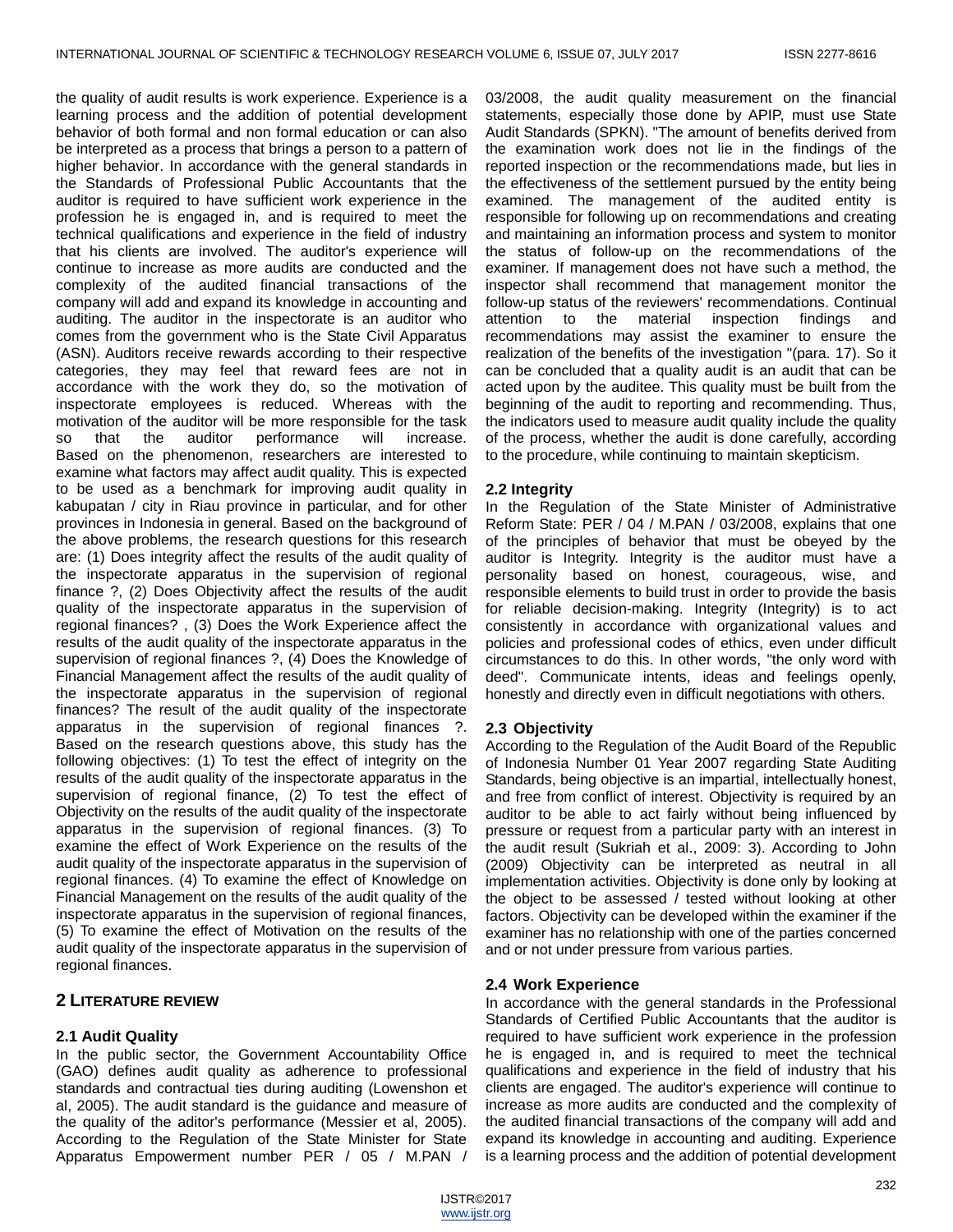behavior. It can be seen either from formal or non-formal education or it can be interpreted as a process that brings a person to a higher behavioral pattern.

#### **2.5 Knowledge of Financial Management**

Based on Government Regulation No. 58/2005 on Regional Financial Management, the definition of regional financial management is a whole activity that includes planning, implementation, administration, reporting, accountability, and monitoring of regional finances. Knowledge of this is useful to ascertain whether budget execution is appropriate to the budget and does not deviate from existing regulations. To be able to produce quality audit results then the quality of people who carry out the task of supervision and examination therein should be the main concern that the employees involved in the activity must understand and understand how the process and implementation of accounting is run with reference to the applicable provisions.

#### **2.6 Motivation**

Terry (in Moekijat, 2002) defines motivation as a desire within an individual that encourages him to act. Meanwhile, according to the Committee of Management Termination of Management Institutions and Management Development, motivation is a process or factors that encourage people to act or behave in a certain way; Whose processes include: recognition and assessment of needs that have not been satisfied, setting goals that will satisfy the needs, and determining the actions necessary to satisfy the needs. Motivation is an important factor in the determination of results. Motivation is what causes, distributes and supports human behavior, so that individuals can work harder and more enthusiastically to achieve optimal goals or outcomes. With the motivation of the auditor will be more responsible for the task so that auditor performance will increase.

## **3 HYPOTHESES**

Hypothesis in this research is as follows:

**H1:** Integrity affects the quality of the audit results of the inspectorate apparatus in the supervision of regional finances at the inspectorate in Riau Province.

**H2:** Objectivity affects the quality of the audit results of the inspectorate apparatus in the supervision of regional finances at the inspectorate in Riau Province.

**H3:** Work Experience affects the quality of the audit results of the inspectorate apparatus in the supervision of regional finances at the inspectorate in Riau Province.

**H4:** Knowledge of Financial Management Affects Quality of Audit Result of inspectorate apparatus in supervision of regional finance at inspectorate in Riau Province.

**H5:** Motivation affects the quality of the audit results of the inspectorate apparatus in the supervision of regional finances at the inspectorate in Riau Province.

## **4 RESEARCH METHODOLOGY**

In accordance with the problems and objectives formulated, this research belongs to causative research. Causative research is useful for analyzing the influence of one variable with several other variables. Where research that aims to find out how far independent variables affect the dependent variable. This research is directed to provide empirical evidence that Integrity, Objectivity, Work Experience, Knowledge of Financial Management, and Motivation Affect Quality Audit of Inspectorate Apparatus in Local Financial Supervision (At Inspectorate in Riau Province). Population in this research is all Auditor working on Inspectorate in Riau Province. Determination of sample with random sampling that is taking sample member of population is done randomly without considering strata that exist in population, where sample in this research is Inspectorate of Regency of Bengkalis, Siak, Pelalawan, Kuantan Singingi, and Town Pekanbaru. The method used in this research is survey method with questionnaire technique. The questionnaire contains a list of questions asked to respondents to obtain data related to the research. Primary data obtained from the answers of the respondents of the study of the Inspectorate Auditor in Riau Province. To obtain the required data in this study used the instrument in the form of questionnaires. The questionnaire was distributed by giving directly to the Inspectorate Auditor in Riau Province. The questionnaire contains a list of questions whose answers are expressed using a Likert scale.

#### **5 RESULTS AND DISCUSSION**

Based on the test of the validity of the Integrity variables (X1), Objectives (X2), Work Experience (X3), Knowledge of Financial Management (X4), Motivation (X5) and audit quality (Y) have corrected item - total correlation greater than 0.224 . This means that all statement items are declared valid. Based on the results of Integrity Reliability (X1), Objectives (X2), Work Experience (X3), Knowledge of Financial Management (X4), Motivation (X5) and Audit Quality (Y) have Cronbach's Alpha value greater than 0.6 So it can be stated all the variables in the research is reliable. Normality test results in this study indicate that the value of Assymp Sig Kolmogorov-Smirnov (K-S) is greater than 5% (0.05). It can be concluded that the overall data used in this study is normally distributed. In this study obtained tolerance values ≥ 0.10 and VIF ≤ 10 so it can be concluded that there is no multicollinearity. To measure how big the relationship between the independent variables (X1, X2, X3, X4, and X5) with the dependent variable (Y) is the value of R (correlation coefficient) in the table. The result by showing R (correlation coefficient) =  $0,811$  which means there is strong relation between independent variables with dependent variable equal to 81,1%. R2 (coefficient of determination) is a value that indicates the ability of independent variables to explain the dependent variable, in this study R2 of 0.626 which means that 62.6% variation (change) Y (audit quality) can be explained by the variation of independent variables (X1 , X2, X3, X4, and X5) while the remaining 37.4% is explained by factors other than the model in this study. Test results are known tcable value 1.674 at a significant level of 2.5% or 0.025. Based on regression test can be seen that t count <ttabel is 1,480 <1.674 with significance value obtained is 0,145> 0,05. From the test results can be concluded that the first hypothesis is rejected. This shows that Integrity does not engage in audit quality. Means the higher the integrity possessed by an auditor does not affect the quality of audits generated by the auditor. This can happen because the possibility of the integrity of the respondent has not been maximized due to certain factors. Such independence may still be affected, since the auditor at the inspectorate is an internal auditor whose client is the government agencies themselves, so less independent. Integrity is a quality that underlies public trust that requires an auditor to be honest and transparent, courageous, prudent and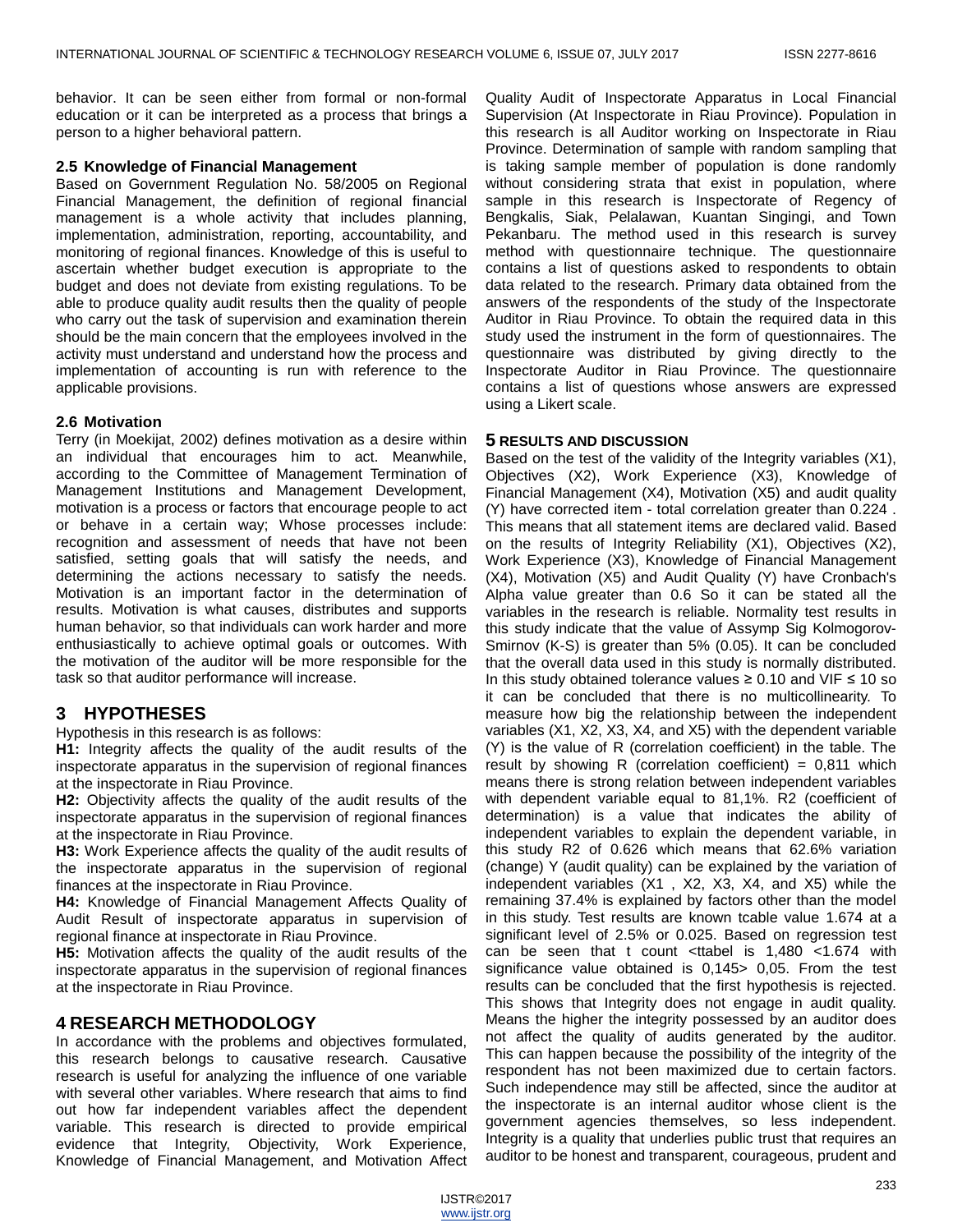responsible in carrying out the audit. Test results are known ttable value 1.674 at a significant level of 2.5% or 0.025. Based on the regression test can be seen that tcount> ttable is 3.767> 1.674 with significance value obtained is 0,000> 0,05. From the test results can be concluded that the second hypothesis accepted. This shows that objectivity affects audit quality. Means the higher the Objectivity owned by an auditor then the better the quality of audits produced by the auditor. This is because the unbiased, unbiased, fair and impartial auditor's way of thinking will result in a clean examination. In the decision-making process, the examiner uses a logical mind, so that it can express opinions according to what is in accordance with the actual conditions. With the creation of a clean inspection and disclosure in accordance with the actual conditions, then the resulting financial reports will be qualified which will then bear the results of quality inspection. Test results note known ttable value 1.674 at a significant level of 2.5% or 0.025. Based on regression test can be seen that t count <ttabel is 0,231 <1,674 with significance value obtained is 0,818> 0,05. From the test results can be concluded that the third hypothesis is rejected. This shows that work experience has no effect on audit quality. It means that more work experience owned by an auditor does not affect the quality of audit generated by the auditor. This is presumably because the respondents are responsible for the examination with low complexity. Other factors, it can be seen that the average respondent's working life> 5 years, however, as long as the respondents work in the inspectorate, respondents are older and earlier work in other fields than previous audit / audit, resulting in experience in the field of audit / audit conducted by the respondent Still minimal and few. Test results are known tcable value 1.674 at a significant level of 2.5% or 0.025. Based on the regression test can be seen that the value of t count <ttable is -0.151 <1.674 with significance value obtained is 0.881> 0.05. From the test results can be concluded that the hypothesis kempat rejected. This indicates that Knowledge of Financial Management has no effect on audit quality. Means the higher Knowledge of Financial Management owned by an auditor does not affect the quality of audits generated by the auditor. Based on the results of this study, the increasing knowledge of auditors does not affect the quality of audit generated. It is known that most of the respondents have followed many trainings and also all the respondents are graduates of S1 or S2, which with high education level of course access to the information it has become more so that will have an impact on improving the quality. But even though the respondent has knowledge and many follow the training, the results of this study indicate that the increase. Test results are known ttable value 1.674 at a significant level of 2.5% or 0.025. Based on regression test can be seen that t count <ttabel is 1,439 <1,674 with significance value obtained is 0,156> 0,05. From the test results it can be concluded that the fifth hypothesis is rejected. This shows that motivation has no effect on audit quality. Means the higher the motivation owned by an auditor does not affect the audit quality generated by the auditor. This is allegedly due to a lack of self-motivated auditors that can be associated with various factors, such as incentives or fee audits. If the incentives or fees received by the auditor are inconsistent with what they have done, they may be factors that cause the auditor not to be motivated to do the job, so that the auditor will be impressed neglecting his job and not concerned with the outcome of his work. Not to mention the inspectorate is an auditor who comes from the

government who is a civil servant (PNS) which incentives are obtained in accordance with the class and position of employees. Conversely external auditors such as KAP every audit will get incentives in the form of fee audit in accordance with the work it does.

#### **6 CONCLUSION, IMPLICATIONS AND LIMITATIONS OF RESEARCH**

# **CONCLUSION**

- Based on the results obtained from the first hypothesis testing proves that integrity has no effect on audit quality. This is because the respondents still can not fully run the integrity attitude well.
- Based on the results obtained from testing the second hypothesis, proving that objectivity affects audit quality. Thus can be interpreted the higher the objectivity of an auditor, the higher the audit quality generated by the auditor.
- Based on the results obtained from testing the third hypothesis, proving that work experience has no effect on audit quality. This is because the respondents are responsible for the examination with low complexity.
- Based on the results obtained from the fourth hypothesis testing, proving that knowledge of financial management has no effect on audit quality. Although the respondents have knowledge and many follow the trainings, the results of this study indicate that the increased knowledge of auditors does not improve the quality of the resulting audit.
- Based on the results obtained from testing the fifth hypothesis proves that motivation does not affect the quality of the audit. This is due to a lack of motivation in the auditor's self.

# **IMPLICATIONS**

The results of this study are expected to be able to give contribution to the government as an illustration of how the influence of the factors studied on audit quality in order to improve the quality of audit produced.

#### **LIMITATIONS OF RESEARCH**

- 1) This study only uses integrity, objectivity, work experience, knowledge of financial management and motivation as an indicator.
- 2) This research only uses the object of Inspectorate research in Bengkalis Regency, Siak Regency, Pelalawan Regency, Kuantan Singingi Regency and Pekanbaru City.
- 3) This research is a survey method using questionnaires without complete interview with the respondent.
- 4) For the next researcher is expected to spread the questionnaire is done when the examiner is in place and not when doing the assignment in the field for the questionnaire obtained maximum.
- 5) Further research should use research methods other than survey methods, such as interview methods that can be used to obtain two-way communication with the subject and get honest answers to the subject.
- 6) Increase the number of research samples and expand the scope of the study.